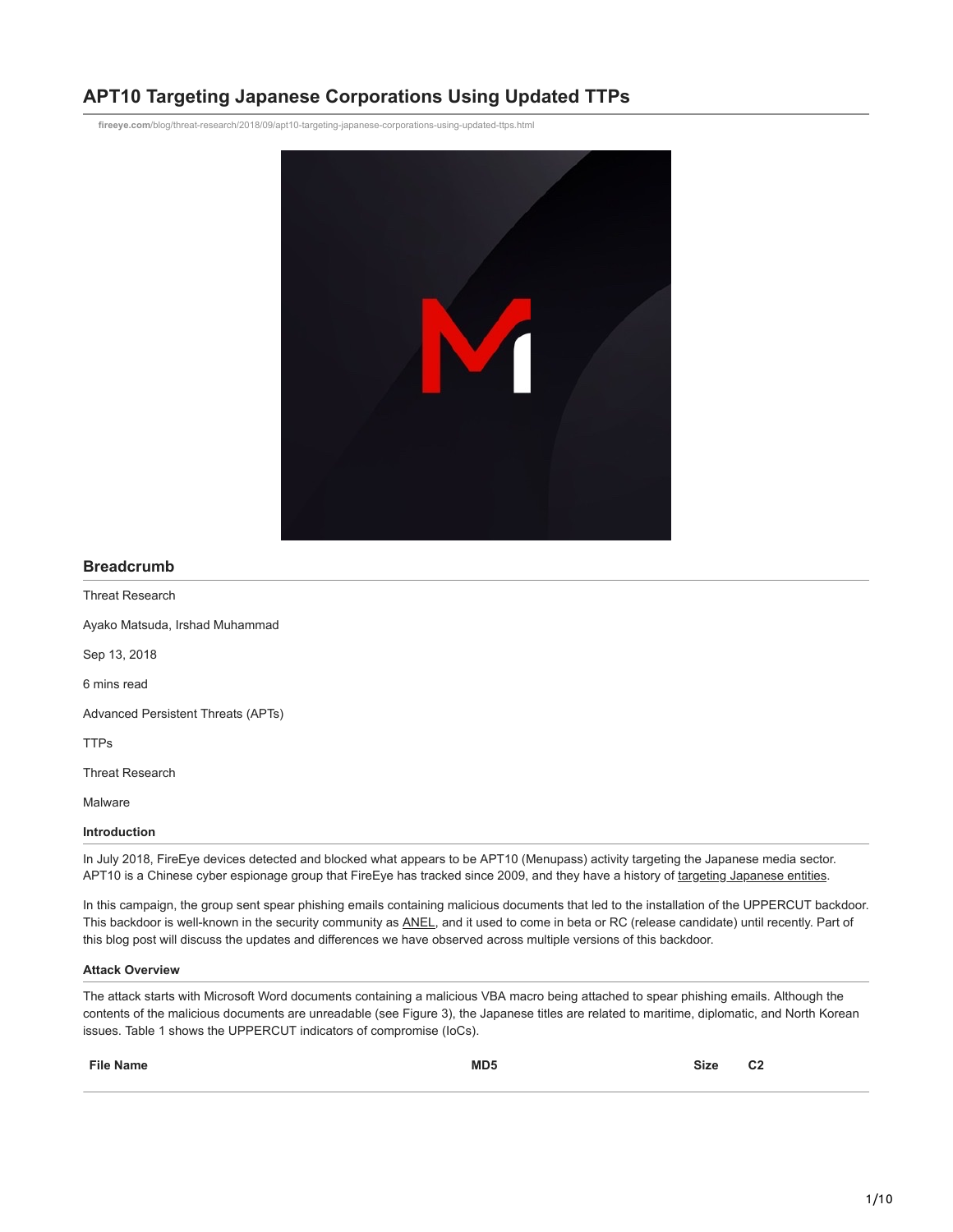| 自民党海洋総合戦略小委員会が政府に提言申し入れ.doc                                       | 4f83c01e8f7507d23c67ab085bf79e97 | 843022 | eservake.jetos[.]com |
|-------------------------------------------------------------------|----------------------------------|--------|----------------------|
| Government Recommendations from the Liberal Democratic            |                                  |        | 82.221.100.52        |
| Party's Comprehensive Strategic Maritime Subcommittee             |                                  |        | 151.106.53.147       |
| グテマラ大使講演会案内状.doc                                                  | f188936d2c8423cf064d6b8160769f21 | 720384 | eservake.jetos[.]com |
| Invitation to Lecture by Guatemalan Ambassador                    |                                  |        | 151.106.53.147       |
|                                                                   |                                  |        | 153.92.210.208       |
| 米国接近に揺れる北朝鮮内部.doc                                                 | cca227f70a64e1e7fcf5bccdc6cc25dd | 733184 | eservake.jetos[.]com |
| North Korean interior swayed by the approach of the United States |                                  |        | 153.92.210.208       |
|                                                                   |                                  |        | 167.99.121.203       |

## Table 1: UPPERCUT IoCs

For the North Korean lure, a news article with an identical title was [readily available online.](https://www.worldtimes.co.jp/column/88334.html) It's also worth noting that in the Guatemalan lure, the attacker used an unusual spelling of Guatemala in Japanese. The top result of a Google search using the same spelling led us to the event website for the lecture of the Guatemalan Ambassador, held in August 2018. Figure 1 shows the screenshot of the event page.

| <b>DEvent Website for the Lecture of Guatemala Ambassador</b> |                                                      |
|---------------------------------------------------------------|------------------------------------------------------|
|                                                               |                                                      |
|                                                               |                                                      |
|                                                               |                                                      |
|                                                               |                                                      |
|                                                               |                                                      |
|                                                               |                                                      |
|                                                               |                                                      |
|                                                               | Figure 1: Event Website for the Lecture of Guatemala |
|                                                               |                                                      |
|                                                               |                                                      |
|                                                               |                                                      |
|                                                               |                                                      |
|                                                               |                                                      |
|                                                               |                                                      |
|                                                               |                                                      |

Ambassador

Figure 2 shows the macro function that displays the lure document. At the bottom of this function, we can see the readable text that matches the contact information found in Figure 1. Thus, people who would have an interest in Latin American issues may have been the targets of this campaign.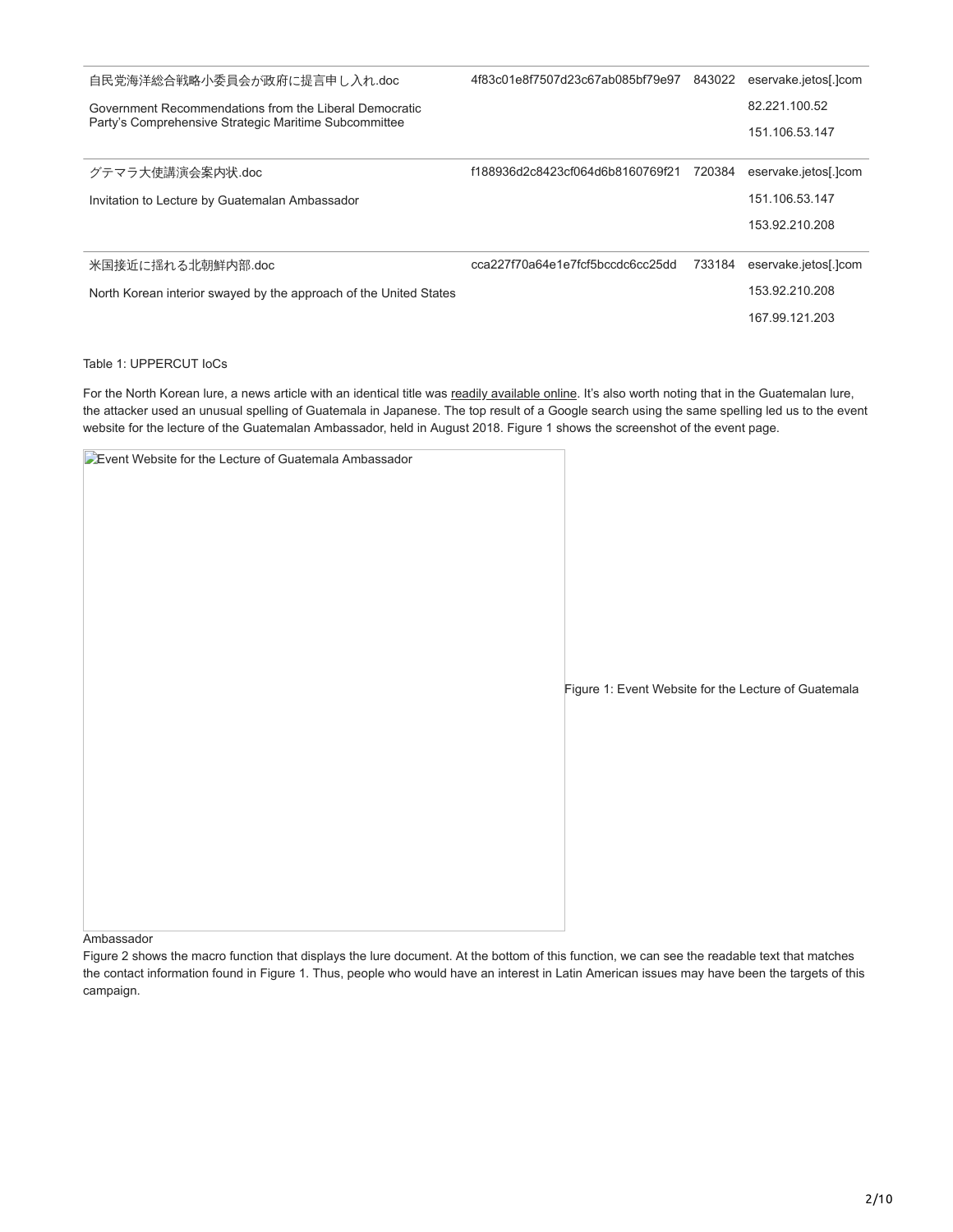**Macro to display lure document** 

Figure 2: Macro to display lure document

The initial Word documents were password protected, likely in an effort to bypass detection. Once the password (delivered in the body of the email) is entered, the users are presented with a document that will request users to enable the malicious macro, as shown in Figure 3.

**Lure** document

Figure 3: Lure document

Figure 4 shows what happens when the malicious macro is executed.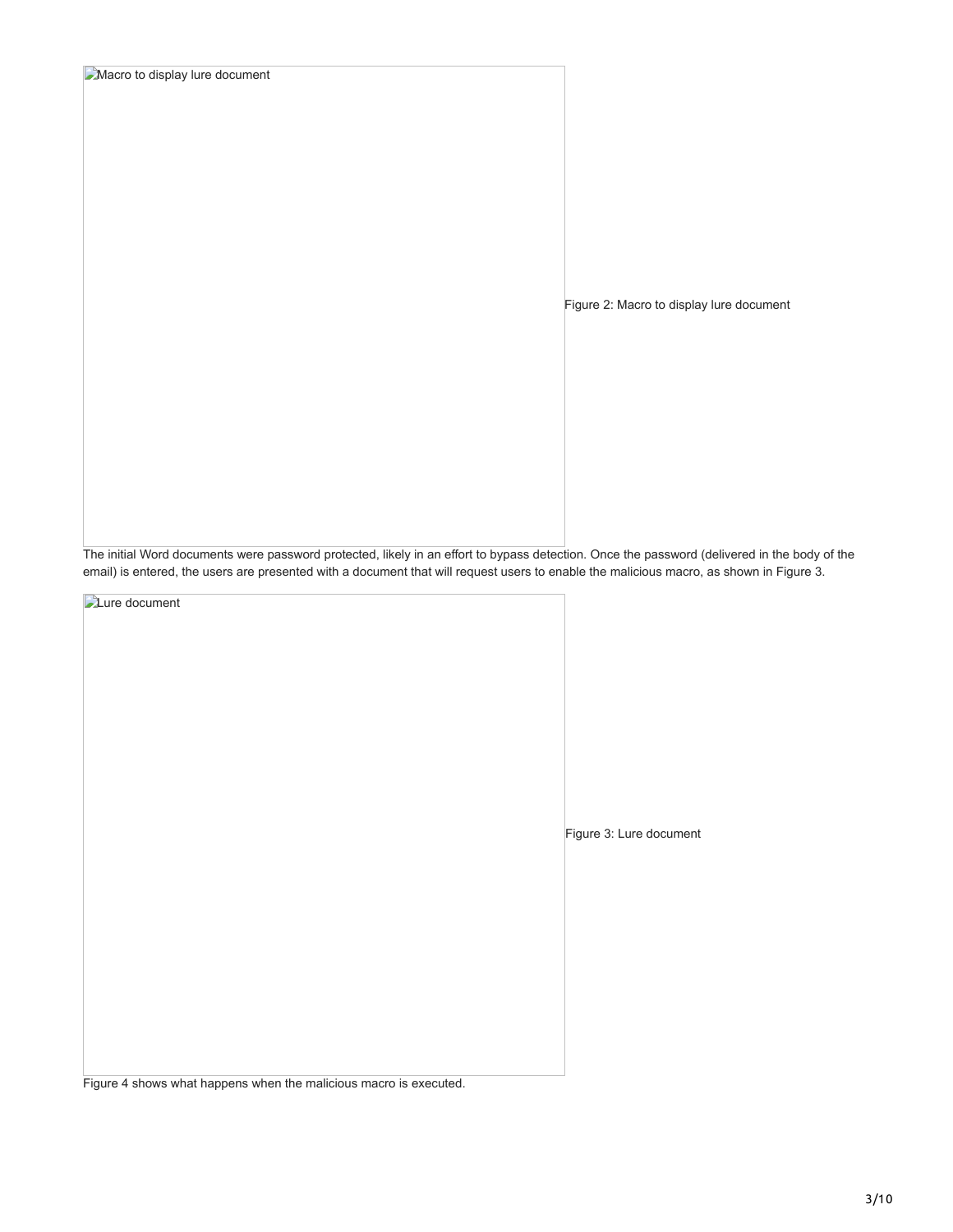| <b>Macro to install UPPERCUT</b> |                                     |
|----------------------------------|-------------------------------------|
|                                  |                                     |
|                                  |                                     |
|                                  |                                     |
|                                  |                                     |
|                                  |                                     |
|                                  |                                     |
|                                  |                                     |
|                                  |                                     |
|                                  |                                     |
|                                  |                                     |
|                                  |                                     |
|                                  |                                     |
|                                  |                                     |
|                                  | Figure 4: Macro to install UPPERCUT |
|                                  |                                     |
|                                  |                                     |
|                                  |                                     |
|                                  |                                     |
|                                  |                                     |
|                                  |                                     |
|                                  |                                     |
|                                  |                                     |
|                                  |                                     |
|                                  |                                     |
|                                  |                                     |
|                                  |                                     |
|                                  |                                     |

The execution workflow is as follows:

1. The macro drops three PEM files, padre1.txt, padre2.txt, and padre3.txt, to the victim's %TEMP% folder and then copies them from %TEMP% to the %AllUserProfile% folder.

2. The macro decodes the dropped files using Windows certutil.exe with the following commands (certutil.exe is a legitimate built-in command-line program to manage certificates in Windows):

C:\Windows\System32\cmd.exe" /c certutil -decode C:\ProgramData\padre1.txt C:\ProgramData\\GUP.txt

C:\Windows\System32\cmd.exe" /c certutil -decode C:\ProgramData\padre2.txt C:\ProgramData\\libcurl.txt

C:\Windows\System32\cmd.exe" /c certutil -decode C:\ProgramData\padre3.txt C:\ProgramData\\3F2E3AB9

3. The macro creates a copy of the files with their proper extensions using Extensible Storage Engine Utilities (esentutil.exe) with the following commands (esentutil.exe is also a legitimate program that is pre-installed in Windows):

C:\Windows\System32\esentutl.exe" /y C:\ProgramData\\GUP.txt /d C:\ProgramData\GUP.exe /o

C:\Windows\System32\esentutl.exe" /y C:\ProgramData\\libcurl.txt /d C:\ProgramData\libcurl.dll /o

The dropped files include the following:

- GUP.exe : GUP, a free (LGPL) Generic Updater. GUP is an open source binary used by Notepad++ for software updates. The version used here is version 4.1 digitally signed by Notepad++, as shown in Figure 5.
- libcurl.dll: Malicious Loader DLL
- 3F2E3AB9: Encrypted shellcode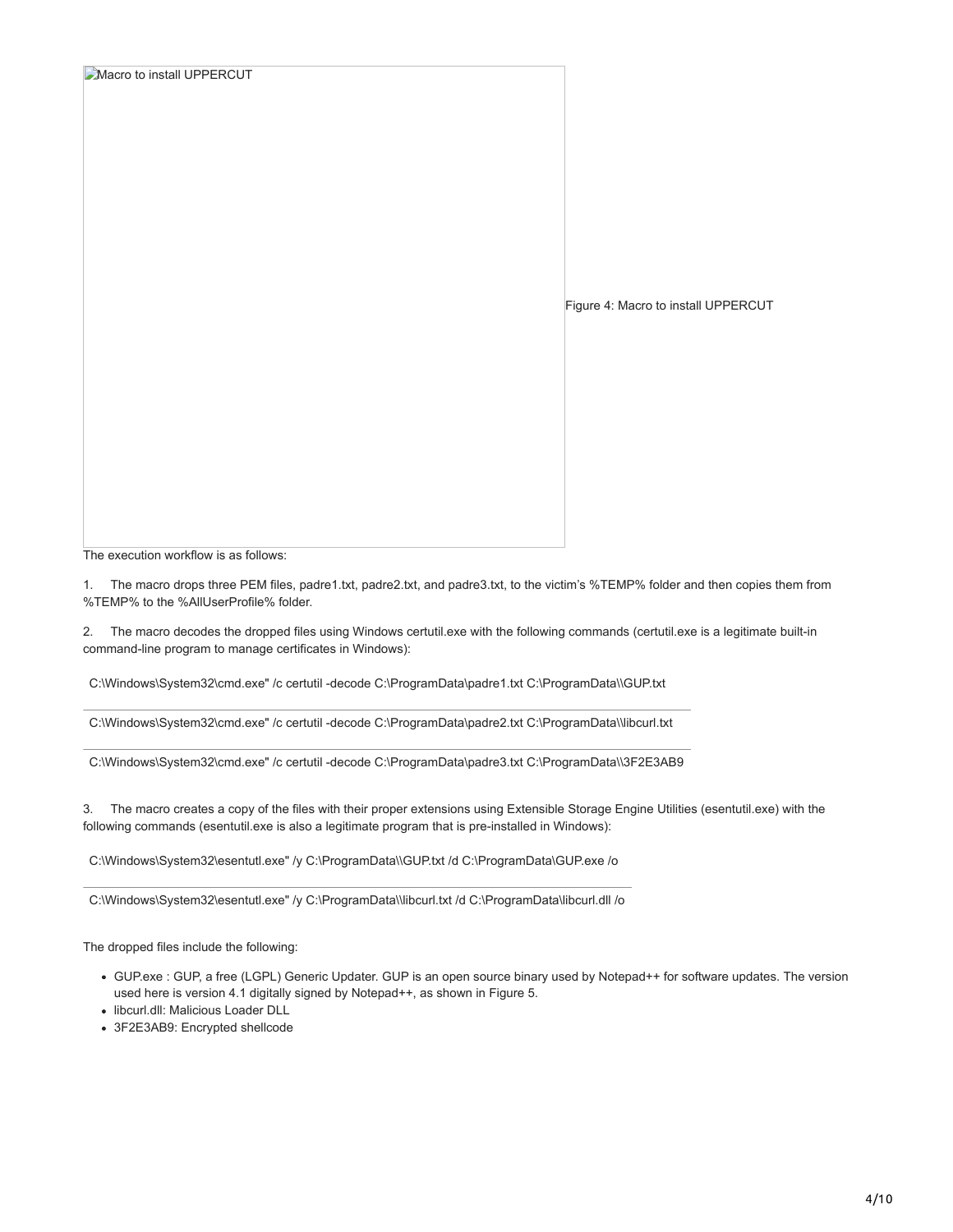| Notepad++ signed updater |                                    |
|--------------------------|------------------------------------|
|                          |                                    |
|                          |                                    |
|                          |                                    |
|                          |                                    |
|                          |                                    |
|                          |                                    |
|                          |                                    |
|                          |                                    |
|                          |                                    |
|                          |                                    |
|                          | Figure 5: Notepad++ signed updater |
|                          |                                    |
|                          |                                    |
|                          |                                    |
|                          |                                    |
|                          |                                    |
|                          |                                    |
|                          |                                    |
|                          |                                    |
|                          |                                    |
|                          |                                    |

4. The macro launches the legitimate executable GUP.exe.

- The executable sideloads the malicious DLL (libcurl.dll), which decrypts and runs shellcode (3F2E3AB9) located in the same folder.
- The shellcode decodes and decompresses another DLL, which is an updated variant of UPPERCUT. Before decoding the DLL, the shellcode uses an anti-debug technique based on ntdll\_NtSetInformationThread which causes the thread to be detached from the debugger, as shown in Figure *6*. The DLL is then loaded into memory and the randomly named exported function is called.

**Anti-debug technique used by shellcode** 

Figure 6: Anti-debug technique used by shellcode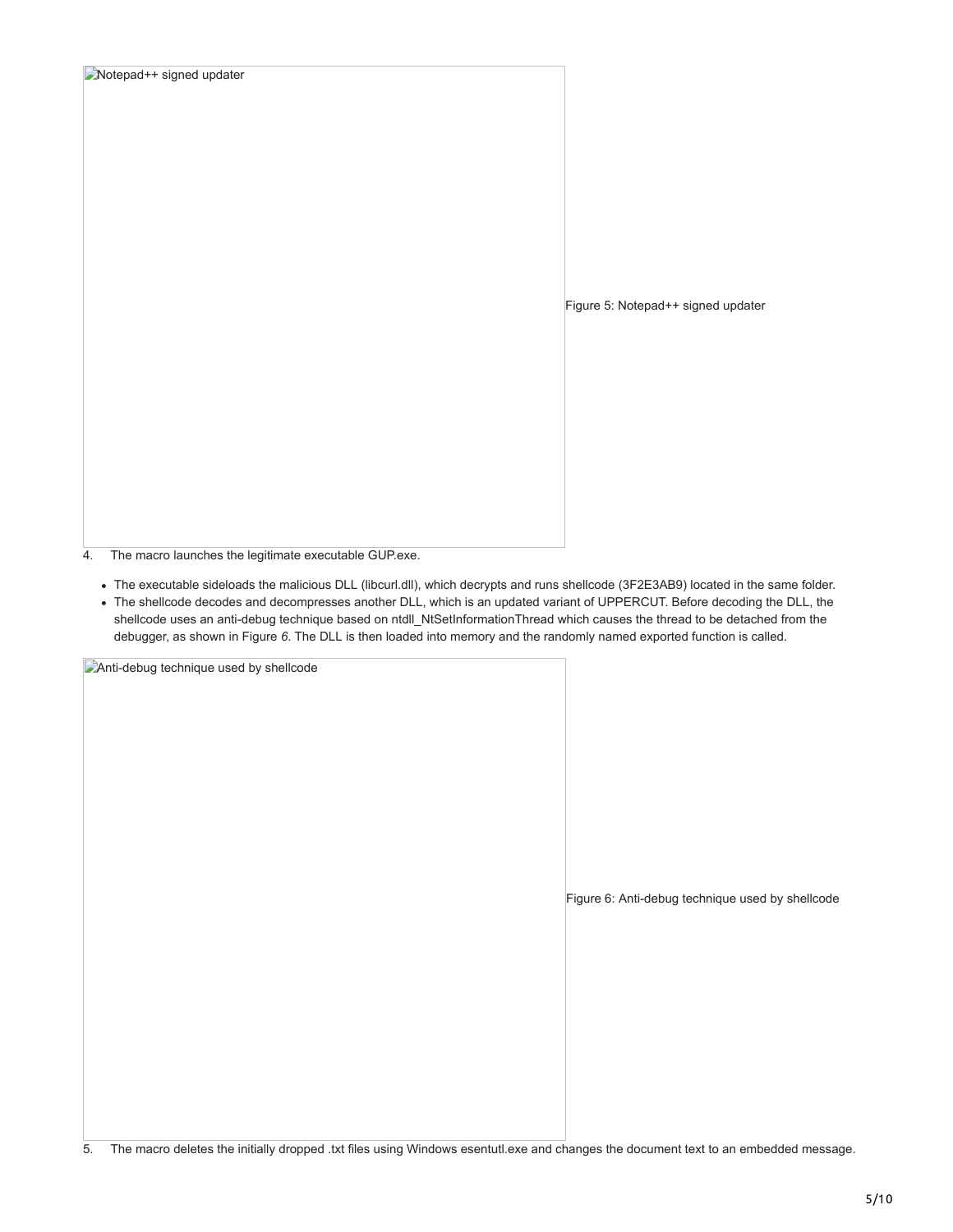**Attack overview** 

Figure 7: Attack overview

Several threat actors leverage the technique of using [Windows certutil.exe](https://www.fireeye.com/resources/targeted-attack-in-middle-east-by-apt34) for [payload decoding](https://securelist.com/apt-trends-report-q2-2017/79332/), and [APT10](https://www.pwc.co.uk/cyber-security/pdf/cloud-hopper-annex-b-final.pdf) continues to employ this technique.

#### **Evolution of UPPERCUT**

Figure 8 shows the timeline of updates for UPPERCUT. The PE compile time of loaders and the create time of droppers (Word documents) are plotted in the graph. The compile time of loaders in the newer version(s) are not shown here since the timestamps are overwritten and filled with zeroes. We don't have visibility into UPPERCUT 5.2.x series, but it's possible that minor revisions were released every few months between December 2017 and May 2018.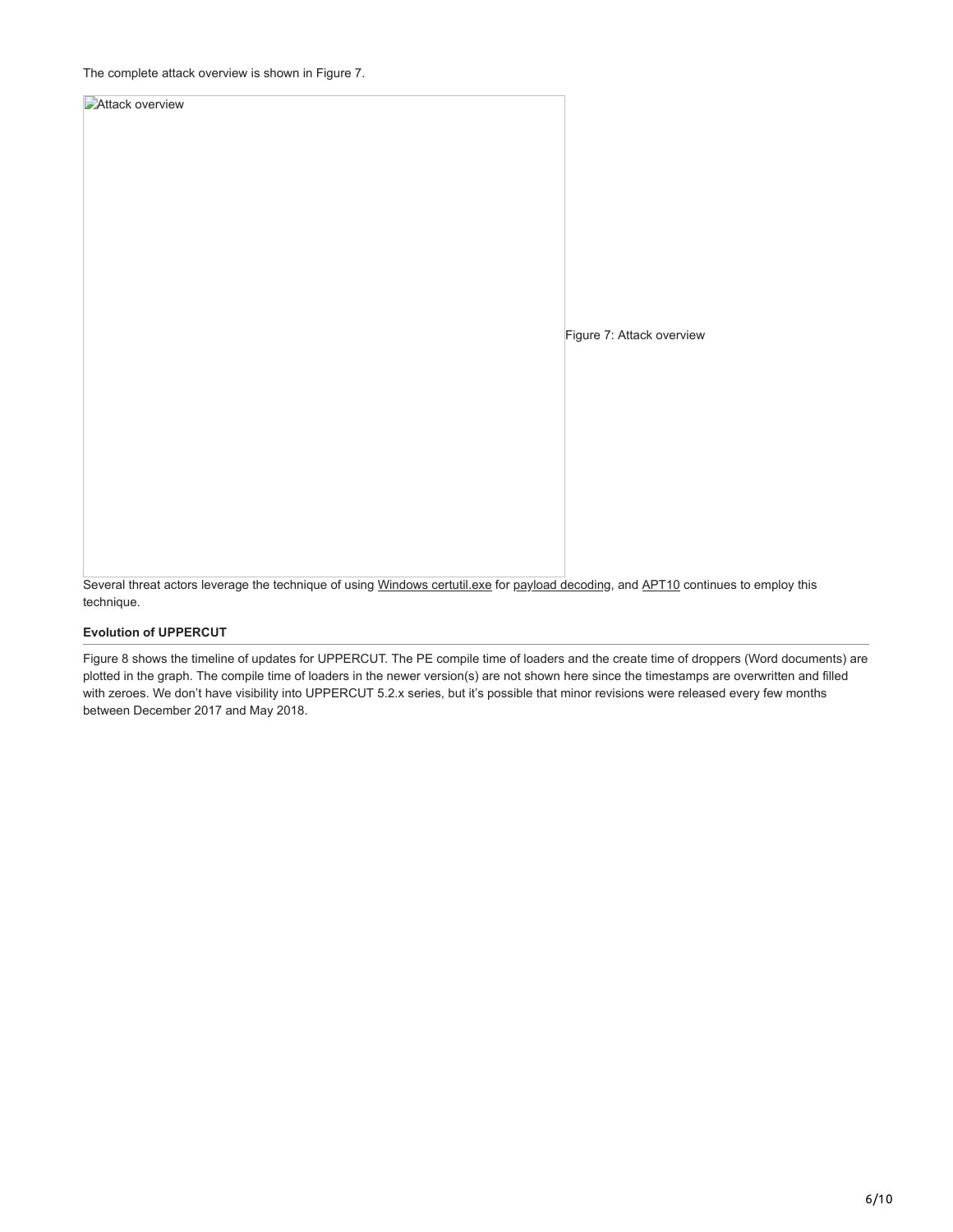**Timeline of UPPERCUT updates** Figure 8: Timeline of UPPERCUT updates

Unlike previous versions, the exported function names are randomized in the latest version (Table 2).

| <b>Encoded Payload</b>           | <b>Decoded</b><br>Payload |                                  |                          |                |
|----------------------------------|---------------------------|----------------------------------|--------------------------|----------------|
| MD <sub>5</sub>                  | <b>Size</b>               | <b>Import Hash</b>               | <b>Exported Function</b> | <b>Version</b> |
| aa3f303c3319b14b4829fe2faa5999c1 | 322164                    | 182ee99b4f0803628c30411b1faa9992 | I7MF25T96n45qOGWX        | 5.3.2          |
| 126067d634d94c45084cbe1d9873d895 | 330804                    | 5f45532f947501cf024d84c36e3a19a1 | hJvTJcdAU3mNkuvGGq7L     | 5.4.1          |
| fce54b4886cac5c61eda1e7605483ca3 | 345812                    | c1942a0ca397b627019dace26eca78d8 | WeuH                     | 5.4.1          |

#### Table 2: Static characteristics of UPPERCUT

Another new feature in the latest UPPERCUT sample is that the malware sends an error code in the Cookie header if it fails to receive the HTTP response from the command and control (C2) server. The error code is the value returned by the GetLastError function and sent in the next beacon. This was likely included to help the attackers understand the problem if the backdoor is unable to receive a response (Figure 9). This Cookie header is a unique indicator that can be used for network-based detection.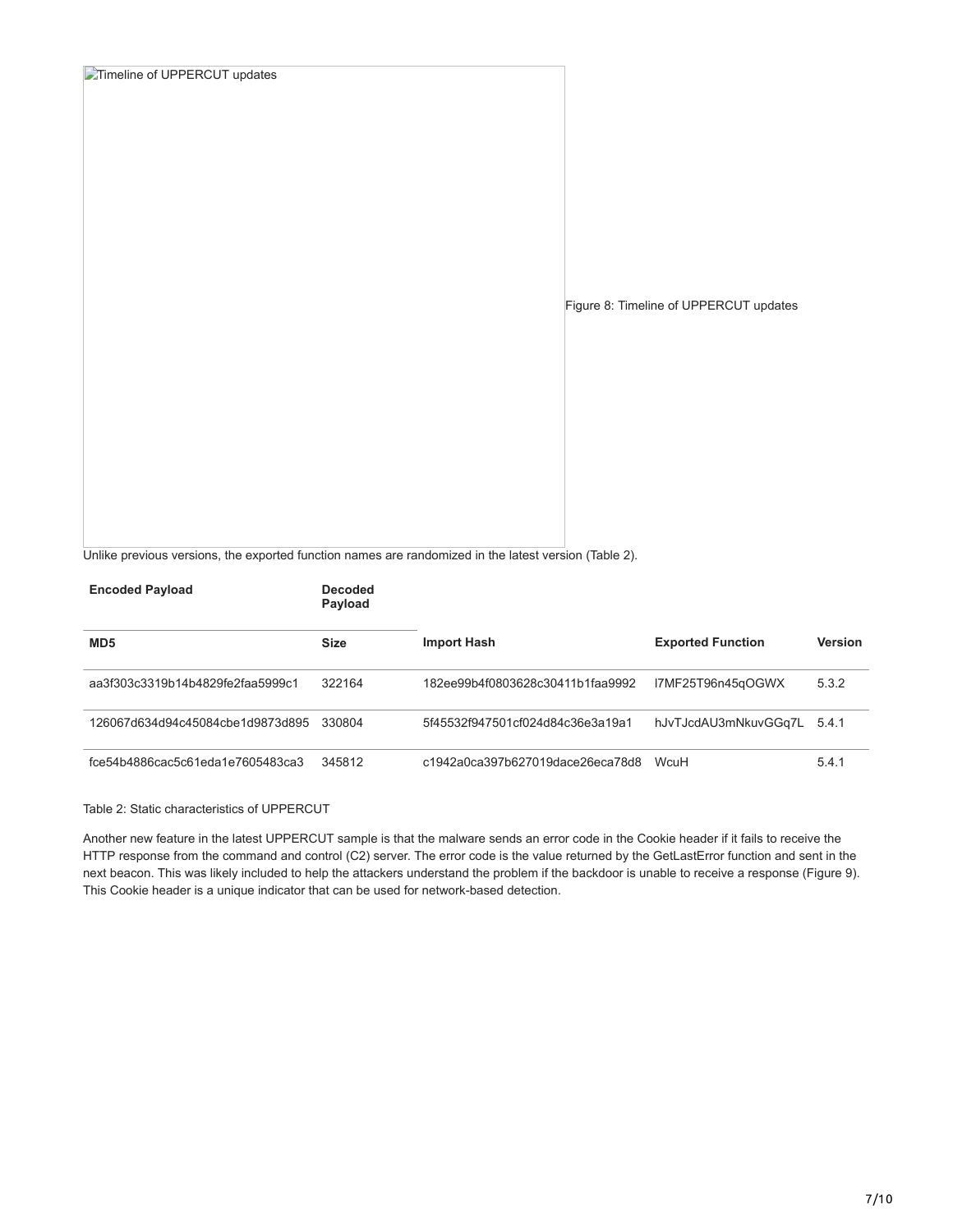| Example of callback |  |  |  |
|---------------------|--|--|--|
|                     |  |  |  |

Figure 9: Example of callback

Earlier versions of UPPERCUT used the hard-coded string "this is the encrypt key" for Blowfish encryption when communicating with a C2. However, in the latest version, the keys are hard-coded uniquely for each C2 address and use the C2's calculated MD5 hash to determine which key to use, as shown in Figure 10.

**Blowfish key generation** Figure 10: Blowfish key generation

For instance, Table *3* lists the hard-coded C2 addresses, their MD5 hash, and the corresponding Blowfish key in the decoded payload of 126067d634d94c45084cbe1d9873d895.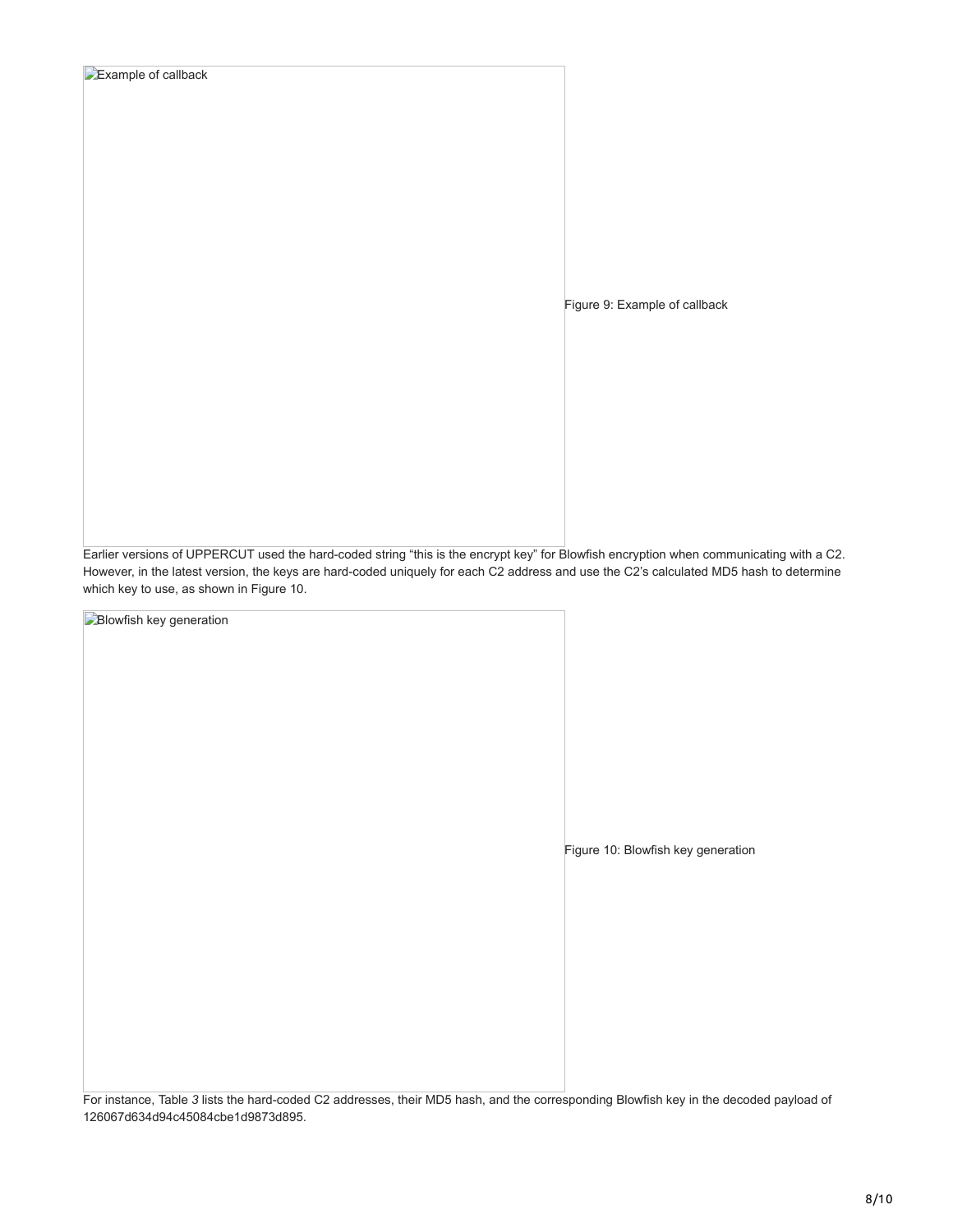| C <sub>2</sub>                     | MD <sub>5</sub>                  | <b>Blowfish Key</b>                                        |
|------------------------------------|----------------------------------|------------------------------------------------------------|
| hxxp[:]//151.106.53[.]147/VxQG     | f613846eb5bed227ec1a5f8df7e678d0 | bdc4b9f5af9868e028dd0adc10099a4e6656e9f0ad12b2e75a30f5cal  |
| hxxp[:]//153.92.210[.]208/wBNh1    | 50c60f37922ff2ff8733aaeaa9802da5 | fb9f7fb3c709373523ff27824ed6a31d800e275ec5217d8a11024a3dfl |
| hxxp[:]//eservake.jetos[.]com/qIDj | c500dae1ca41236830b59f1467ee96c1 | d3450966ceb2eba93282aace7d7684380d87c6621bbd3c4f621caa0    |
| Default                            | Default                          | f12df6984bb65d18e2561bd017df29ee1cf946efa5e510802005aeee   |

Table 3: Example of Blowfish keys

In this example, the MD5 hash of hxxp[:]//151.106.53[.]147/VxQG will be f613846eb5bed227ec1a5f8df7e678d0. When the malware interacts with this URL, bdc4b9f5af9868e028dd0adc10099a4e6656e9f0ad12b2e75a30f5ca0e34489d will be selected as a Blowfish key. If the MD5 hash of the URL does not match any of the listed hashes, then the default key f12df6984bb65d18e2561bd017df29ee1cf946efa5e510802005aeee9035dd53 will be used.

Another difference in the network traffic generated from the malware is that the encoded proxy information has been added in the URL query values during the C2 communication. Table 4 shows the parameters sent to C2 server from the backdoor in the newer versions. These are sent via POST request, as shown in Figure 9.

| <b>DURL</b> parameters |  |  |                                                                                                                |
|------------------------|--|--|----------------------------------------------------------------------------------------------------------------|
|                        |  |  |                                                                                                                |
|                        |  |  |                                                                                                                |
|                        |  |  |                                                                                                                |
|                        |  |  |                                                                                                                |
|                        |  |  |                                                                                                                |
|                        |  |  |                                                                                                                |
|                        |  |  |                                                                                                                |
|                        |  |  |                                                                                                                |
|                        |  |  | Table 4: URL parameters                                                                                        |
|                        |  |  |                                                                                                                |
|                        |  |  |                                                                                                                |
|                        |  |  |                                                                                                                |
|                        |  |  |                                                                                                                |
|                        |  |  |                                                                                                                |
|                        |  |  |                                                                                                                |
|                        |  |  |                                                                                                                |
|                        |  |  |                                                                                                                |
|                        |  |  |                                                                                                                |
|                        |  |  | Additionally, the command string is hashed using the same RGPH hashing algorithm as before. Two more commands, |

**Commands Description** 0x97A168D9697D40DD Download and validate file (XXHash comparison) from C2 server 0x7CF812296CCC68D5 Upload file to C2 server 0x652CB1CEFF1C0A00 Load PE file